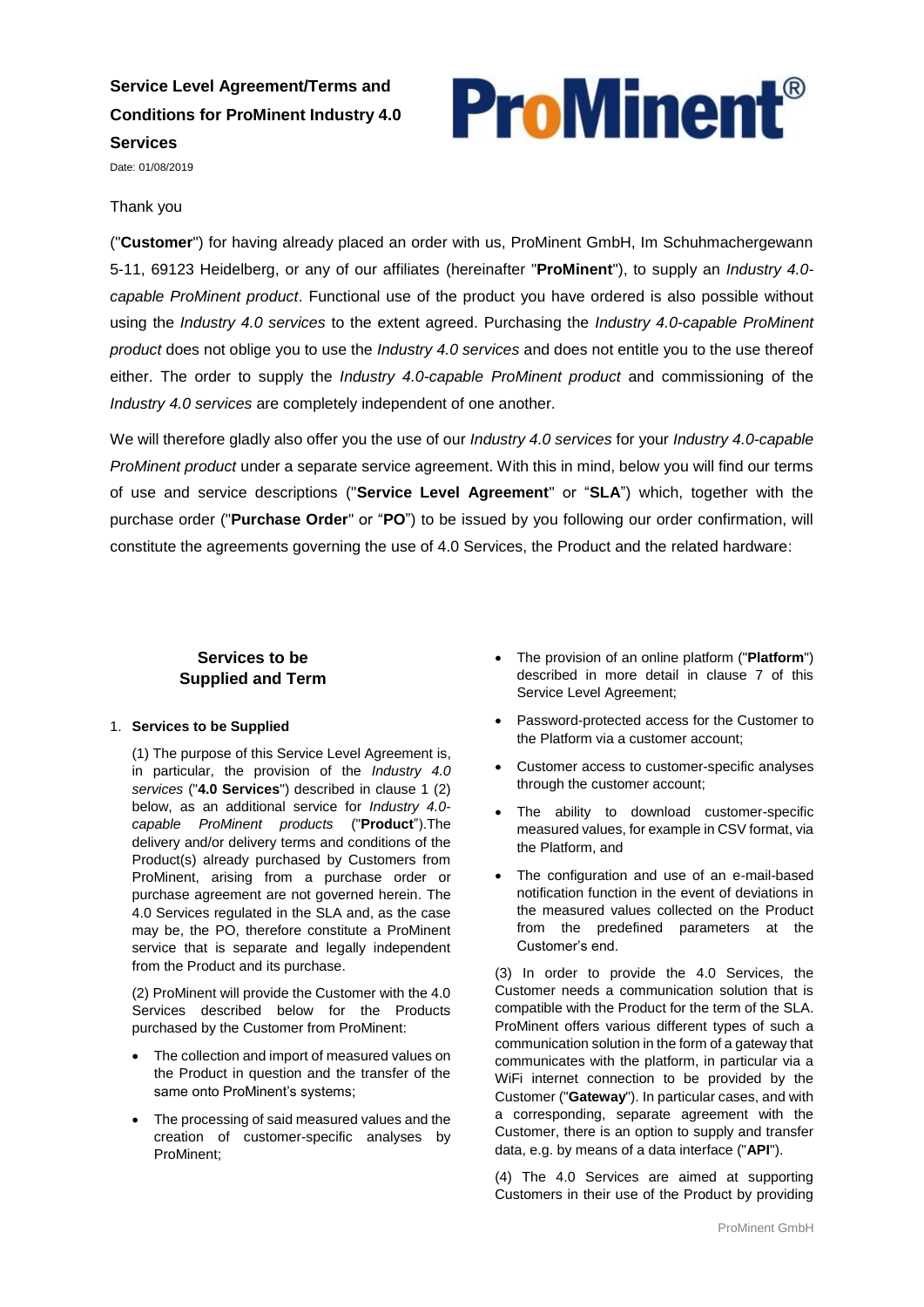analyses and information. They are not suitable for, and are not intended to, bring about an increase in the Product's effectiveness. Such an increase is therefore not the purpose of the services owed by ProMinent. The 4.0 Services are also not intended to minimise, detect or rectify Product downtimes and/or failures.

(5) With full knowledge of this service description, the Customer commissions ProMinent to provide 4.0 Services for the Products specified/registered in the 4.0 Services.

#### 2. **Term of the Agreement**

(1) In general, the SLA will enter into force upon the date of the Product's Sign On on the platform.

(2) The SLA will be concluded for an indefinite period.

(3) The possibilities for ordinary and extraordinary termination, and the respective notice periods, are regulated in clauses 31 et seq. of this SLA.

#### **Remuneration**

#### 3. **Remuneration for the 4.0 Services**

(1) For provision of the chargeable 4.0 Services, the Customer shall pay ProMinent the monthly remuneration agreed upon in the Purchase Order ("**Service Charge**") and, where applicable, the charges for any other chargeable additional services listed in **Appendix 1** (as amended, from time to time, which can be downloaded [https://dulconnex.prominent.com/doc/sla\\_appendix](https://dulconnex.prominent.com/doc/sla_appendix_1_v10.pdf) [\\_1\\_v10.pdf\)](https://dulconnex.prominent.com/doc/sla_appendix_1_v10.pdf) taken up **("Additional Costs"**, the Service Charges and Additional Costs together referred to as the **"Total Costs"**).

(2) Unless otherwise agreed to the contrary, the Service Charge agreed upon in the Purchase Order relates to the provision of the 4.0 Services for each Product registered on the Customer's Platform account via Sign On, meaning that the total Service Charge owed by the Customer for the respective month is calculated by multiplying the Service Charge plus potentially applicable Additional Costs by the number of the Customer's Products associated with the customer account via Sign On. Additional charges, e.g. for activation of the customer account, creating user accounts or providing the gateways necessary for the 4.0 Services, may be incurred where such service is listed in Appendix 1, or where a separate agreement has been concluded in respect thereof.

(3) If the Customer operates multiple customer accounts and performs a Sign On for the same Product in multiple customer accounts, the Total Costs due per Product will only apply once for the Product assigned to multiple customer accounts.

(4) Unless otherwise agreed to the contrary, the Total Costs agreed upon in the Purchase Order will be net plus applicable value added tax at the current rate.

(5) The Service Charge will be payable to ProMinent by the Customer from the Sign On for the Product in question as defined in clause 8 (2) of this Service Level Agreement. The Customer will not be obliged to pay the Service Charge for the Product in Question until said Product's Sign On. In the Sign On month for a Product, the Service Charge for that Product will be payable for the entire month.

(6) Regarding Additional Costs which may be due, clause  $3$  (5), (6), (7) and (8) will apply mutatis mutandis, whereupon the charges will be based as of the time the Additional Service in question is booked, pursuant to Appendix 1, rather than the Sign On time.

(7) ProMinent will invoice for Service Charge monthly, quarterly or half-yearly. It will be payable fourteen (14) calendar days from receipt of the invoice without deductions.

(8) ProMinent will provide the Customer with an invoice. The Customer may also choose to request an invoice in written form.

### **Required Hardware**

#### 4. **Hardware Description and Delivery**

(1) For the 4.0 Services to function correctly, the Product must transfer the measured values collected on the Product to the Platform via the internet using an API and/or hardware in the form of Gateways. A typical design is the connection of the Product to a Gateway offered by ProMinent that communicates with the Platform over the internet via a WiFi connection. Proper connection of the Gateway and the Product, and a working communication connection must be ensured by the Customer and is a mandatory requirement for the provision of the 4.0 Services by ProMinent.

(2) Subject to any agreement to the contrary, for example in the Purchase Order, in general, ProMinent offers the Customer various options regarding the Gateway required to provide the 4.0 Services, which the Customer can purchase if the selected option is available in the individual case in question.

(3) When a Product is ordered at the same time, the Gateways will be supplied together with the Product. They may however as well be ordered from ProMinent by the Customer later for a Product.

#### 5. **Hardware Installation, Operation and Defects**

(1) The Customer will install the Gateway as a plugin solution. At no time will ProMinent bear any costs associated with professional assembly and installation of the Gateway. The Gateway must be connected to the Product and the power supply (230 V) using the cables provided and be switched on by the Customer in accordance with the operating instructions. After being put into operation for the first time, the Gateway is automatically configured to operate with the product and will then supply the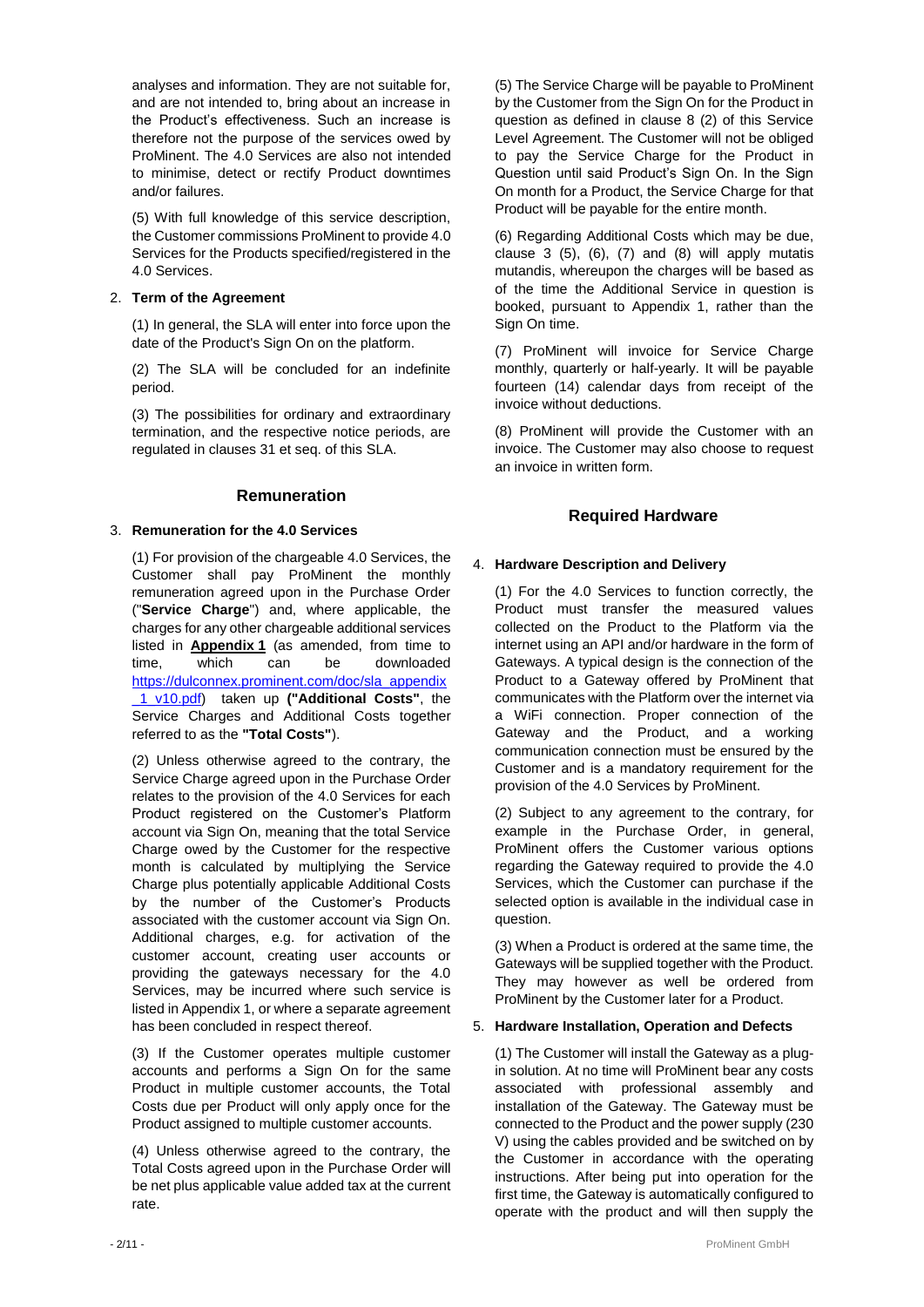product data automatically within minutes providing it has been installed properly and an internet connection is available. The Gateway includes assembly instructions and an instruction manual containing important information about the assembly and installation.

(2) Assembly and installation of the Gateway in accordance with the instructions will be done by the Customer only, paying particular attention to the housing protection class. ProMinent will not accept any liability for assembly and installation errors or malfunctions due to the improper assembly and installation not in accordance with the instructions, or for any resulting consequential damages. ProMinent will not be liable for any damage incurred to the Gateway due to faulty installation or improper assembly by the Customer.

(3) The Customer must ensure an uninterrupted internet connection. If the internet connection is established, for example, via a wireless router, adequate and uninterrupted availability of the mobile internet connection must be ensured in terms of transfer rates.

(4) The Customer must also ensure that the Product to which the Gateway is connected is always in a functional and properly maintained condition.

(5) The Gateway offered by ProMinent requires no maintenance in continuous operation. Maintenance of this Gateway is therefore not necessary and will also not be provided by ProMinent.

(6) The Customer hereby grants ProMinent the right to perform updates to the firmware on the Gateway via remote access. Any updates will be free of charge for the Customer. ProMinent will have no obligation throughout the term of the agreement to perform updates to the firmware on Gateways previously supplied to the Customer.

(7) In the event of malfunctions or defects in the Gateway, no on-site repairs are generally carried out by ProMinent. In the event of a defect, the Customer must return the Gateway to ProMinent, free of charge for the Customer, with a detailed description of the apparent defect or malfunction. ProMinent will then test the Gateway sent in within ten (10) working days and, after said check, will either send the Customer a replacement Gateway, or will repair the Gateway and return the repaired Gateway to the Customer. The Customer will be responsible for reinstalling the Gateway (as a plug-in solution, see 5 (1)).

ProMinent reserves the right to repair the Gateway at the Product's point of use.

(8) If the Customer is using their own hardware solutions, e.g. where an API is used, and this does not fulfil the requirements set forth in this clause 5 paragraphs  $(2) - (5)$  above, ProMinent will not be liable for any damage incurred as a result thereof. ProMinent will not be liable for any defects or limitations regarding usage of the 4.0 Services resulting from the Customer, or a third party,

opening the Gateway or making technical modifications or changes, of any kind whatsoever, to the Gateway.

(9) ProMinent will not be liable for any defects or limitations regarding use of the 4.0 Services resulting from the Customer, or a third party, connecting other technical individual parts or components, or products from third-party suppliers, to the Gateway, or from operating the Gateway with the same, where this affects the correct functioning of the Gateway.

(10) A different number of Products can be connected per Gateway for technical reasons. The number can vary between 1 and 16. This usually excludes the mixed use of different Products on one Gateway.

#### 6. **Customer-end Requirements for Gateway Operation**

As a requirement for the provision of 4.0 Services by ProMinent, the Customer will be obliged in particular:

- To connect, assemble and operate the Gateway properly and in a professional manner;
- To maintain the Product to which the Gateway is connected in a functional and properly maintained condition and to operate it professionally;
- To establish and always maintain a permanent and uninterrupted power supply (230 V mains connection) for the Gateway;
- To ensure an uninterrupted and interferencefree data collection on the Product, in particular to maintain the functionality of the measuring sensors on the Product, or to restore the same, or have the same restored, through appropriate maintenance and repair;
- To enable and maintain the uninterrupted and interference-free communication of the Product with the Gateway via the interface provided for this purpose;
- To refrain from any actions which may impair or prevent an uninterrupted and interference-free connection of the Gateway to the internet, or the transfer of data from the Gateway to ProMinent; and
- To report any Gateway malfunctions to ProMinent immediately and, where necessary to restore data transfers for ProMinent, to help replace or repair the Gateway immediately.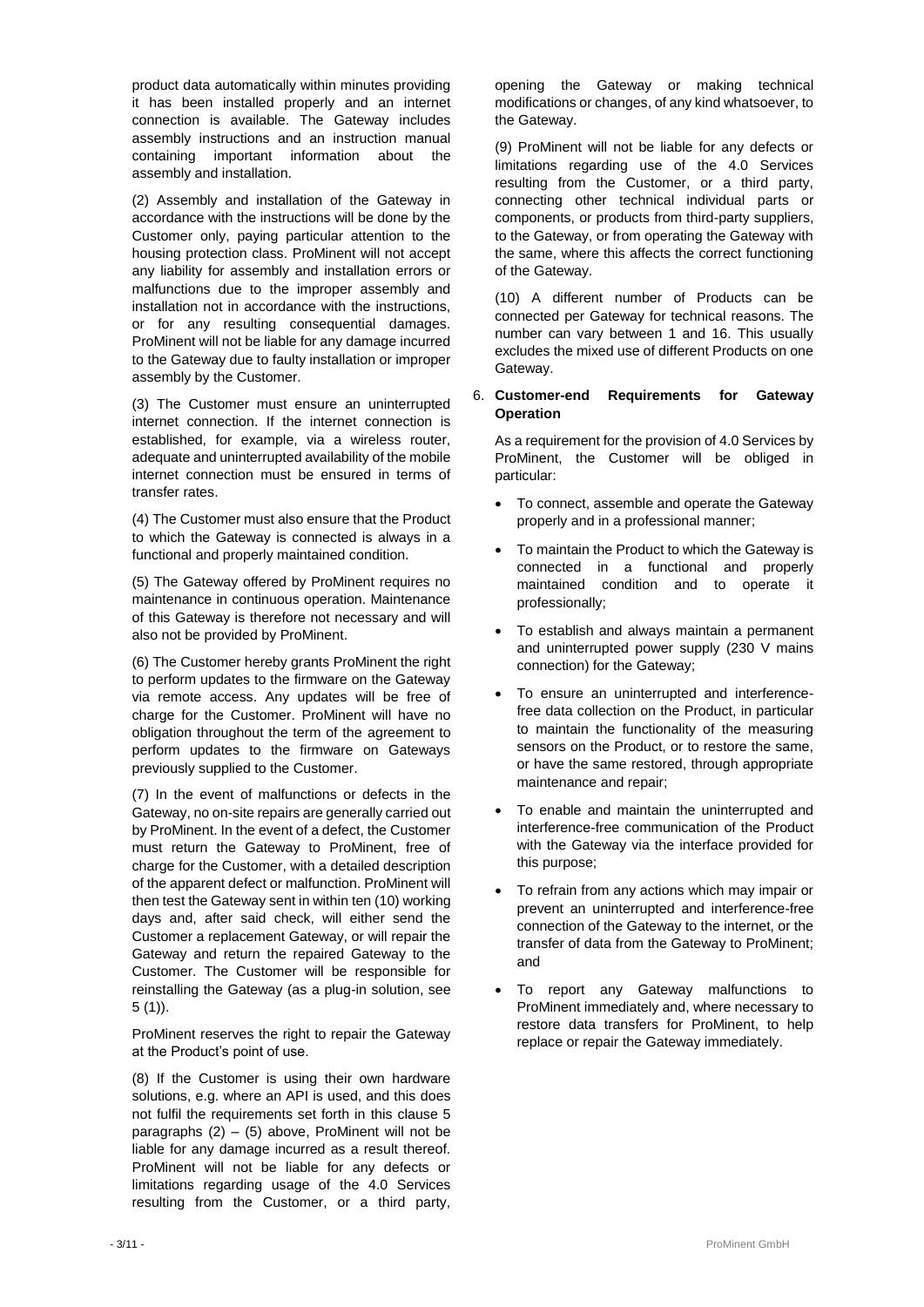## **Platform**

#### 7. **Platform**

(1) Throughout the agreement term, the 4.0 Services can be accessed on the internet by the Customer via the Platform provided by ProMinent using a desktop computer or a mobile end device. The Platform can currently be accessed at *https://dulconnex.prominent.com*. The Customer will be notified of any changes by ProMinent in advance and ProMinent expressly reserves the right to make such changes.

(2) The Platform is a web application. Installation of the Platform on the Customer's systems is therefore not necessary and the availability of the Platform naturally depends on the availability of the internet at the Customer's premises.

(3) To use the Platform the Customer must provide a working internet connection with sufficient bandwidth and an up-to-date browser suitable for the Platform ("**Suitable Browser**"). Suitable Browsers are currently "Mozilla Firefox" and "Google Chrome".

(4) When a version update is published for a Suitable Browser, or for a Suitable Browser software tool used by the Platform, and compatibility problems and therefore limited usability of the Platform arise for the Customer as a result, ProMinent will adapt the Platform to the version update within four (4) calendar weeks following knowledge of the compatibility problems in order to restore compatibility.

(5) ProMinent does not guarantee fault-free and comprehensive usability of the Platform if the Customer is running a browser other than a Suitable Browser, or is using a version of a Suitable Browser that is not up to date. ProMinent reserves the right to change the selection of aforementioned currently Suitable Browsers for the Platform if the patterns of use of German internet users change and to cease supporting a particular browser with advance notice or include additional browsers within the performance scope. ProMinent will notify the Customer of any such changes, for example via email.

(6) In its current version, the Platform includes the following features:

- Display of Products assigned to the Customer's Account;
- Grouping of the Products assigned to the Customer's Account by installation site;
- Display of customer-specific analyses in figures (current values since last synchronisation via the Gateway and processed historical values at various intervals);
- Conversion of the customer-specific measured values to text-based (CSV) files and downloading thereof by the Customer;

• Creation of reports on customer-specific measured values using comparison rules (target values input for comparison with the actual values obtained on the Product).

ProMinent reserves the right to change the foregoing scope of the Platform's performance. In the case of a significant limitation of the functional scope by ProMinent, the Customer will have an extraordinary right of termination in accordance with clause 33 (h).

#### 8. **Customer Account and Sign On**

(1) For the duration of the agreement term, ProMinent will maintain the ability for the Customer to set up password-protected customer accounts on the Platform ("**Customer Account**"). The Customer can set up and activate, with guidance from the system, such a Customer Account on the Platform themselves by entering an e-mail address, a password and other user information requested by the Platform. ProMinent reserves the right to limit the number of Customer Accounts per Customer on a case-by-case basis.

(2) The Customer can assign any number of Products to each Customer Account by entering the serial number and, where applicable, the identity code for the Product in question ("**Sign On**"). When a Product is assigned to a Customer Account for the first time, said Customer Account then acts as the main account for that Product ("**Admin Account**").

(3) If an attempt is made to assign a Product to another Customer Account after the initial Sign On, the owner of the Customer Account acting as the Admin Account will be notified by e-mail. The e-mail will be sent to the e-mail address registered by the Customer in the Admin Account. The assignment of the Product already assigned to the Admin Account to any other Customer Account must be confirmed by the owner of the Admin Account following receipt of said notification. Only after this confirmation will the Product in question be assigned to the other Customer Account as well as the Admin Account, and the contractually agreed 4.0 Services will then also be activated for that Product in the other Customer Account as well.

(4) The Customer must treat the access information for its Admin Account, and all other Customer Accounts it is responsible for, as confidential and must protect the same against unauthorised access by third parties. The Customer will be responsible for deciding whether to disclose access information for the Admin Account, or its other Customer Accounts, to authorised third parties. The Customer alone will also be responsible for deciding whether or not to approve requests to assign Products to Customer Accounts other than the Customer Account acting as the Admin Account.

(5) If access details are disclosed, the Customer alone will bear the risk of Platform registration and/or use of the 4.0 Services by unauthorised third parties. If access details are disclosed, the Customer will be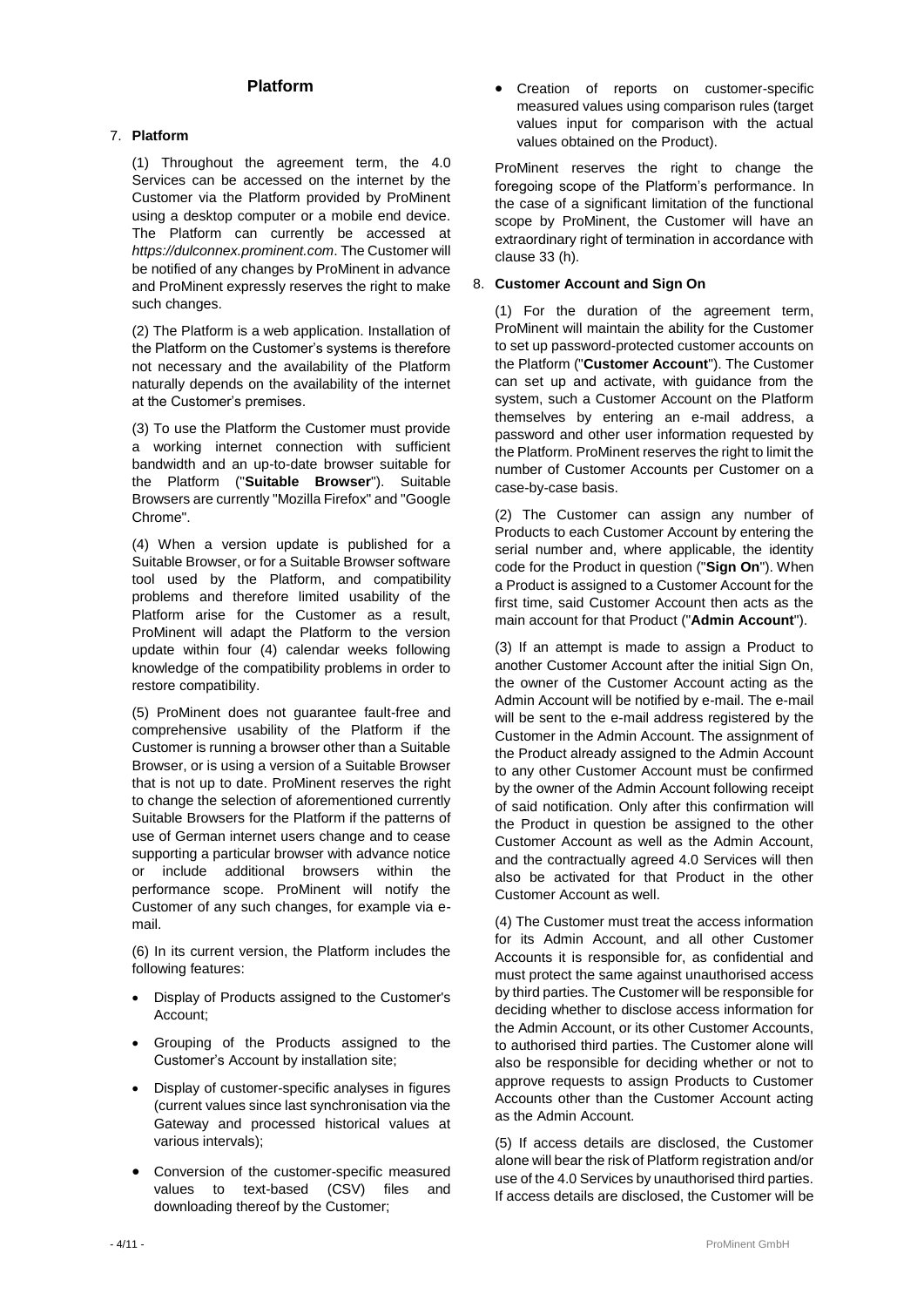liable for any damage incurred as a result of unauthorised use.

#### 9. **Platform Access following Termination of the SLA**

(1) The analyses available in the Customer Account for the Product in question will no longer be updated by ProMinent after termination of this SLA.

(2) ProMinent reserves the right to completely block the Customer's access to said analyses four (4) weeks following termination of this SLA. It will no longer be possible for the Customer to retrieve any customer-specific analyses created during the agreement term via the Platform from the time that access is blocked.

(3) The customer-specific measured values from the Customer's assigned Products originally linked to the Customer Account can however be provided to the Customer by ProMinent in the form of a textbased (CSV) file, upon request, until the end of the next calendar year after the access is blocked. The Customer can request this by sending a message to ProMinent in writing or electronic form to DULCOnneX@prominent.com. ProMinent will provide the text-based (CSV) file by e-mail, or as a download, within two (2) weeks following the Customer's request. ProMinent reserves the right to process the request for the saved customer-specific measured values in a solely system-based manner via the Platform in the future.

(4) ProMinent does not guarantee any further storage and provision of the customer-specific measured values for the Customer following expiry of the period specified in clause 9 (3) above. The Customer does however have a right to be informed at any time whether or not ProMinent still has measured values and created analyses associated with its Products stored which can be attributed to the Customer. If so, the Customer may still request a copy of the customer-specific measured values in the form of a text-based (CSV) file.

#### 10. **Maintenance Work and Updates**

(1) ProMinent reserves the right to perform regular maintenance work and updates to the Platform.

(2) During such maintenance work and updates, the Platform may be down temporarily or the Platform's features may be limited.

(3) Wherever possible, ProMinent will indicate the time and duration of upcoming maintenance work and updates by means of an advance notification on the Platform.

#### 11. **Notification Function**

(1) The Customer has the possibility to set up a notification function via the Platform Customer Account. Within that notification function, the Customer can enter threshold values for the customer-specific measured values in the Customer Account. In the event of a measurement collected on the Product exceeding or falling below the predefined threshold values, an automatic

notification will be triggered by the Platform. The Platform will send this notification to an e-mail address to be entered for this purpose by the Customer in the Customer Account.

(2) The sole purpose of the notification function is to provide the Customer with information and support the Customer with daily operation of the Product by reporting deviations in the actual values collected from the predefined target values early on. The notification function is not suitable for the reliable and timely detection of malfunctions or faults however and cannot effectively prevent or pre-empt damage or product failures. The notification function is also no substitute for regular maintenance and inspection of the Product, and as such does not guarantee or warrant any greater availability of the Product. Overall therefore, the notification function also does not replace the ongoing supervision of the Product by the Customer during operation.

## **Technical Support**

#### 12. **Customer Support by ProMinent**

ProMinent will provide its Customers with technical support by e-mail and telephone. This support is available during ProMinent's business hours and provides information, upon the Customer's request, about operation of the Platform, installation/assembly of the Gateway, and about troubleshooting in the event of problems with the Gateway. ProMinent reserves the right to expand or limit this service at any time.

### **Availability, Completeness and Currency of the 4.0 Services**

#### 13. **General Availability of the 4.0 Services**

(1) ProMinent will endeavour to ensure a high level of availability of the 4.0 Services with very few downtimes for the Customers. As with all technical services, temporary interruptions or full or partial failures of the 4.0 Services may occur due to circumstances attributable to ProMinent, for example due to failure of the database server, failure of the Platform server or failure of the service server, bugs or compatibility problems with contractually stipulated browsers following updates, necessary maintenance work, etc. ProMinent therefore does not guarantee one hundred percent availability, and thus availability at all times without interruption, of the 4.0 Services.

(2) The availability of the 4.0 Services agreed upon between the Customer and ProMinent for a Product is at least 96.5% per calendar month however.

(3) If availability of the 4.0 Services falls below the minimum of 96.5% per calendar month for a Product in a calendar month due to circumstances attributable to ProMinent, the Customer's obligation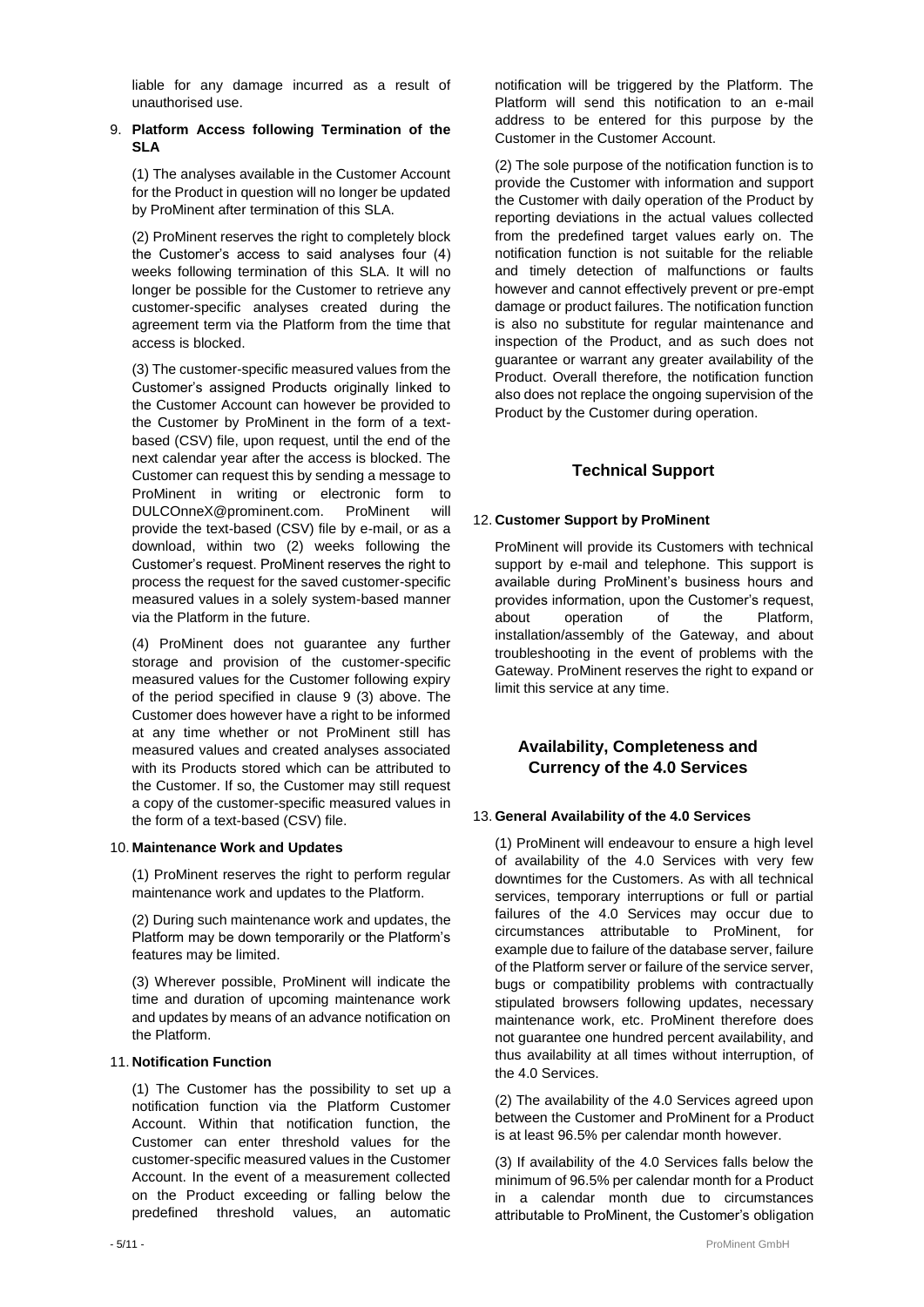to pay the Total Costs set out in clause 3 of this Service Level Agreement will lapse for that Product in the calendar month in which the shortfall occurred.

(4) The parties agree that the waiving of the Total Costs in the calendar month in which the minimum availability shortfall occurred will be regarded as compensation for the Customer in accordance with clause 13 (3). In the event of a shortfall in the contractually agreed minimum availability caused by ProMinent wilfully or through gross negligence, the Customer remains at liberty to prove that greater damage was actually incurred however. The general liability limitations set out in clause 27 of this Service Level Agreement will apply in this case.

(5) The onus to prove the non-availability will rest with the Customer. ProMinent reserves the right to provide evidence to the contrary.

(6) When calculating non-availability times, only those periods of non-availability whose cause ProMinent had control over and attributable to ProMinent will be included. In particular therefore, downtimes caused by the following will not be included in the non-availability times:

- Improper use or incorrect installation/assembly of the Gateway or Product where said misuse or incorrect installation/assembly is attributable to the Customer;
- Incorrect installation of the devices necessary for the internet connection;
- Product failure due to maintenance not carried out or other circumstances attributable to the Customer;
- Power failures on the Gateway or the Product;
- Failure to record data, in particular due to the Product not being used or being stopped;
- Technical problems at the Customer's end with accessing the Customer Account on the Platform;
- Other circumstances under the Customer's control;
- Failure of the mobile network attributable solely to the Customer or to the mobile provider, or via another connection for using the 4.0 Services, for example a WiFi connection; or
- Force Majeure.

#### 14. **Data Transfer Availability**

(1) The use of publicly accessible networks, whether the mobile network or the internet via cable-based or wireless access points, always carries a risk of availability failures and/or limitations which are not attributable to the Customer or ProMinent and which are beyond the control of both parties.

(2) Given the foregoing principles in (1), ProMinent cannot guarantee or warrant uninterrupted availability of the mobile connection or a WiFi

connection for data transfers. Transfer errors or incompleteness of measured values due to, in particular, the non-availability of any piece of hardware involved in the communication or interruptions to the connection, can therefore also not be ruled out while providing the contractual services during the normal daily operations.

(3) The Customer is aware of the fact therefore that when collecting and transferring measured values, omissions can occur in the measured values records retrievable via the Platform at any time which are not attributable to ProMinent because of the situation described above. ProMinent will not be liable for such omissions in data due to the failure of or interruptions to the mobile phone network, or any other connection for use of the 4.0 Services, for example a WiFi connection, not attributable to ProMinent.

#### 15. **Availability, Response Time and Accuracy of Notification Function**

(1) Since the notifications described in clause 11 of this Service Level Agreement are sent to the customer by e-mail via the internet, and since a notification can only be triggered when the measured values collected are correctly sent to ProMinent via the mobile phone network, or via another connection for use of the 4.0 Services, for example a WiFi connection, and have been automatically compared against the threshold values, delays and failures can naturally occur in the notification function. In light of the foregoing, ProMinent does not provide any warranty that Customers will be notified correctly and at any time in accordance with the predefined threshold values on the Platform as part of the normal operation of the 4.0 Services.

(2) Subject to the general availability of the 4.0 Services pursuant to clause 13 of this Service Level Agreement, ProMinent will endeavour to ensure that in normal operation the measured values received and saved at ProMinent – in other words, transferred to ProMinent in full by the Gateway – are processed in less than one (1) minute by ProMinent and that an e-mail notification is sent to the e-mail address predefined by the Customer within that same period. ProMinent has no influence over how long it then takes for that e-mail to be received in the Customer's inbox. Overall therefore, the complete and/or timely receipt of notifications by the Customer is not included within the scope of the I4.0 Services.

(3) For technical reasons and due to external environmental influences on the Product, measured values that are not technically 100% correct may be collected. False notifications due to deviations in the measured values from the actual situation on the Product can therefore not be ruled out during normal operation.

#### 16. **Update Frequency**

(1) The analyses that can be retrieved on the Platform include the last measured values transferred to ProMinent. Due to technical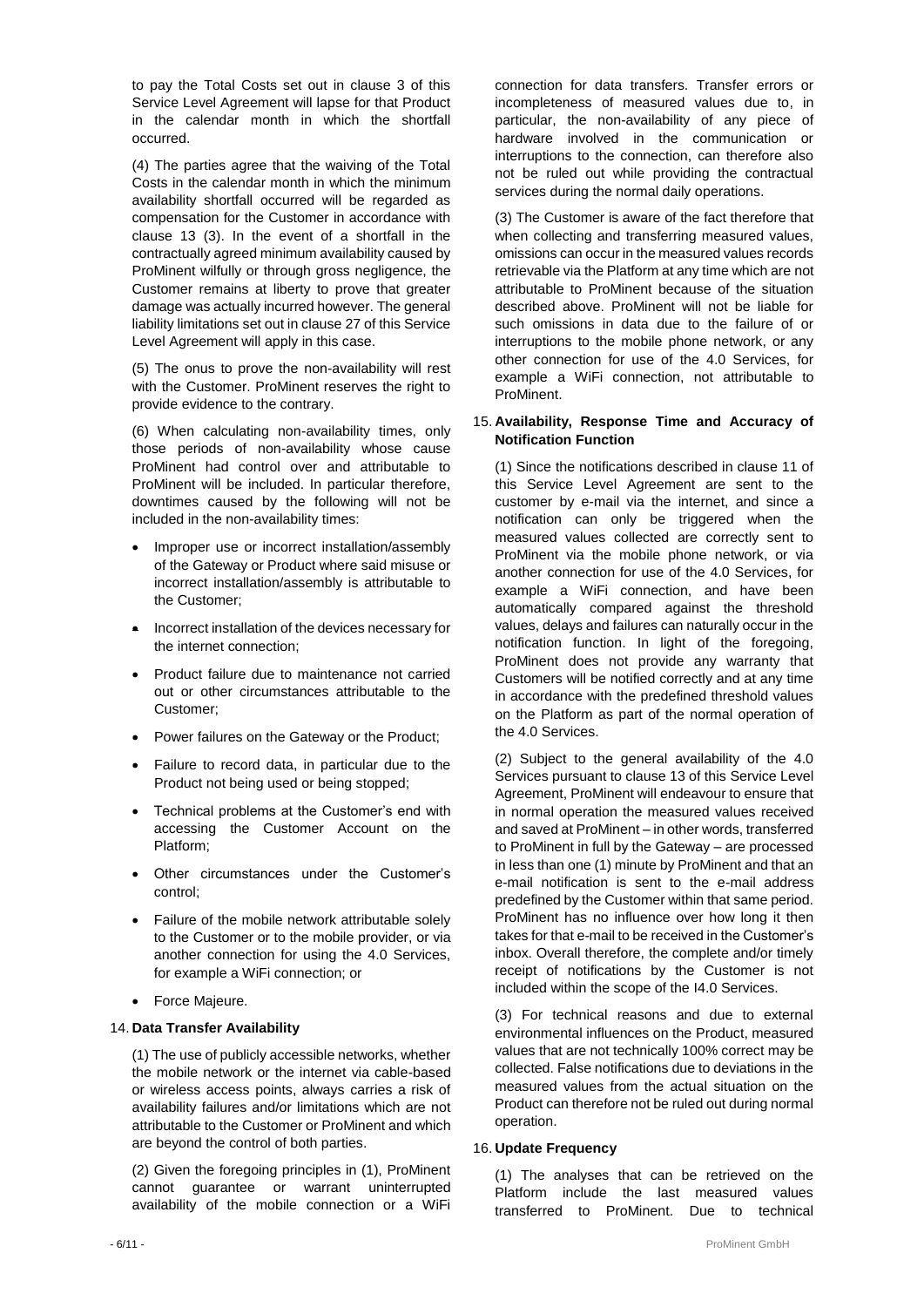influences, and in particular due to the duration of the data transfer via the internet or across the mobile phone network, during normal operation it may be that the analyses available on the Platform do not reflect the Customer's Account at the actual time of the retrieval. There is no real-time transfer.

(2) Where only one Product is operated with a Gateway, in normal operation, there can be delays of up to ten (10) minutes between the data collection on the Product and the availability of the analyses on the Platform ("**Standard Provisioning Time**"). The more Products that are connected to a Gateway, the longer the transfer to ProMinent may take technically and the lower the update frequency of the analyses on the Platform. Therefore, if multiple Products are connected with one Gateway at the Customer's premises, this will extend the Standard Provisioning Time for the customerspecific measured values and analyses in normal operation by one (1) minute per additional Product connected to the Gateway.

## **Collection, Transfer, Storage and Use of Data**

#### 17. **Measured values**

(1) Depending on the Product, the measured values collected on the Product by ProMinent may include, for example, information about dosed quantities, stroke rate, operating mode, determined system pressure, pH value, error flags, duration, time and flow volume.

(2) The Customer will be responsible for ensuring that the collection of such data by ProMinent is permitted at the site of the Product. All consents and/or approvals required for this must be obtained by the Customer.

(3) The measured values collected belong exclusively to ProMinent. They will be made available for the Customer's use however for the duration of the agreement under the terms and conditions of the Service Level Agreement. When handling the measured values, ProMinent will take adequate account of any confidentiality interests the Customer may have.

(4) Personal data is not collected when measured values are collected. ProMinent is however able to attribute the measured values to a specific Product and therefore also to the Customer. This is necessary for the customer-specific assignment of the Products to a Customer Account and for analysis of the data as part of the 4.0 Services.

(5) ProMinent reserves the right to reduce or expand the scope of the data collection (e.g. collection on an additional date, other variables, additional measured values, etc.).

(6) Upon request sent in writing or in electronic form, ProMinent will inform the Customer whether measured values are being collected, or have

already been saved, in relation to the Product in question, and which measured values are/were involved.

(7) The Customer may freely use the customerspecific measured values. This information will continue to be available to the Customer even after the end of the agreement subject to the provisions of clause 9 of this Service Level Agreement.

#### 18. **Analyses**

(1) ProMinent will make the analyses relating to the customer-specific measured values available to the Customer via the Platform. The customer-specific analyses will only be made accessible to third parties by ProMinent for the purposes of fulfilling this SLA.

(2) The Customer may freely use the customerspecific analyses. This information will be available to the Customer on the Platform until the end of the agreement subject to the provisions of clause 9 of this Service Level Agreement.

#### 19. **Data Transfer**

(1) ProMinent will be responsible for transferring the measured values from the Gateway to its own systems via an internet connection to be provided by the Customer e.g. via WiFi. The Gateway has a built-in SSL-encrypted connection (HTTPS) for this purpose.

(2) The measured values will be transferred by ProMinent at predefined intervals (currently < one (1) minute per interval per Product connected to a Gateway) from the Gateway to ProMinent. There is no continuous transfer of the measured values. The period of time required to transfer the data between the Gateway and ProMinent depends largely on the quality of the internet connection and on the number of Products connected to a Gateway.

#### 20. **Data Storage**

Measured values and analyses are currently only stored by ProMinent on ProMinent GmbH servers or on servers belonging to other companies affiliated with ProMinent GmbH. ProMinent reserves the right however to outsource the storage and processing of this information to another third-party service provider as defined in clause 29 of this Service Level Agreement at any time while maintaining reasonable standards of security.

#### 21. **Use of Data**

(1) All measured values collected belong to ProMinent. They will be collected, transferred, saved, processed and used by ProMinent primarily for the purpose of providing the 4.0 Services.

(2) ProMinent also collects, transfers, stores, processes and uses the measured values for its own purposes, in particular to improve the 4.0 Services, improve and further develop the Products, and to develop new and improved products and services or review existing ones (for example, proactive supply of replacement parts, ensuring maintenance and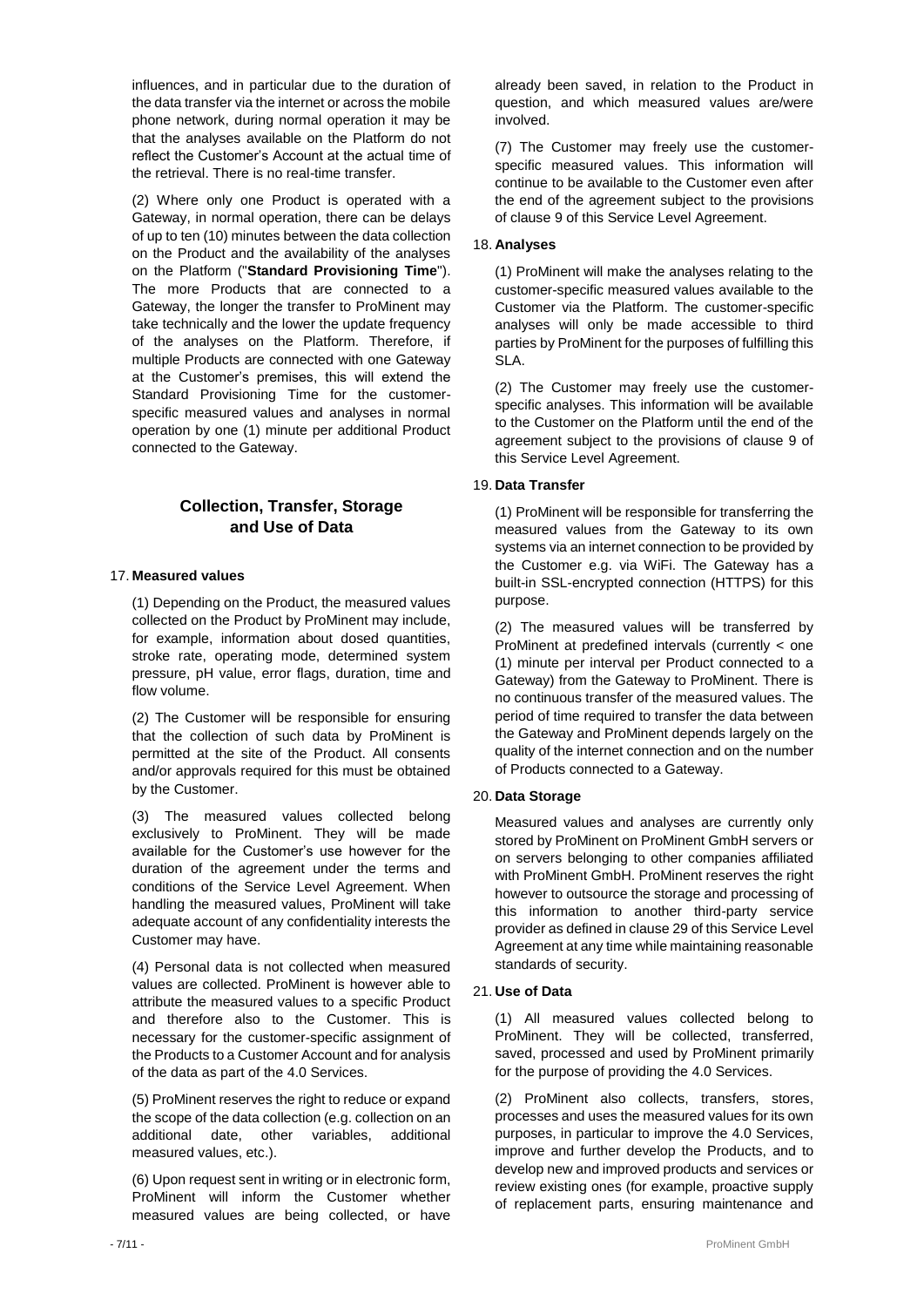monitoring performance targets, etc.). This use is not limited to the term of the agreement.

(3) Any further use will only take place in aggregated form so that the information cannot be assigned to a specific Product or a specific Customer.

## **Data Security and Data Protection**

#### 22. **Basic Concept**

The Customer and ProMinent hereby conclude the SLA in awareness of the fact that, regardless of the degree of care, absolute data security and complete data protection is not technically possible when using internet connections and web-based services. Even encrypted transfers and high security standards do not constitute comprehensive protection against access to the measured values and analyses by unauthorised third parties.

#### 23. **Data Security**

ProMinent and ProMinent GmbH will protect their own systems from third-party access, or against loss and corruption of the measured values collected, using appropriate security measures tested by ProMinent. The parties also agree that absolute protection is not possible, in particular in view of the communication networks.

#### 24. **Data Protection**

(1) The contracting parties undertake to comply with the applicable data protection provisions, in particular the stipulations of the German Federal Data Protection Act and, from 25 May 2018, the provisions of the EU General Data Protection Regulation 2016/679.

(2) The responsible Data Protection Officer at ProMinent is: Robert Gärtner, Im Schuhmachergewann 5-11, 69123 Heidelberg, gaertner.robert@prominent.com.

#### 25. **Confidentiality**

Where measured values or analyses can be attributed to a specific Customer, ProMinent will treat these as strictly confidential. This does not apply to aggregate information which can no longer be related to the Customer or to individual Products or their operators.

#### 26. **Data Backup, Data Gaps**

(1) Even backing data up regularly cannot avoid the loss of information that has just been collected and thus not yet backed up. Within the realms of what is economically feasible however, ProMinent will endeavour to back up the stored measured values and analyses carefully, regularly and comprehensively to protect against data loss. For this purpose, complete data backups will be made to the server by ProMinent, or by third parties commissioned by ProMinent, at least once a day.

There is no continuous mirroring in real time, and thus no backup of the measured values at all times.

(2) With this in mind, the Customer acknowledges that in certain technical circumstances, in spite of the security measures employed by ProMinent, a partial loss of the measured values or analyses collected and saved but not yet backed up may occur. The security standard described in clause 26 (1) will be the agreed contractual standard. Any data loss caused as a result of this security standard, unless it is also attributable to ProMinent, will not entitle the Customer to claim compensation from ProMinent.

#### **Liability**

#### 27. **Liability Limitation**

(1) ProMinent will be liable without limitation

- For loss or damage resulting from death, bodily injury, or harm to health;
- For culpable violations of contractual cardinal duties;
- In cases of wilful or grossly negligent breaches of obligations; and in cases of
- Mandatory non-excludable liability, for example liability under the German Product Liability Act.

(2) Apart from the cases of unlimited liability set out in clause 27 (1), ProMinent will only be liable for the foreseeable and typically occurring damage and not for lost profit, production losses, downtimes, unrealised savings and other consequential or indirect damages.

(3) Apart from the cases of unlimited liability set out in clause 27 (1), in terms of amount, ProMinent's liability under the SLA will be limited to a maximum of EUR 250,000.00 (net) in total per instance of loss or damage.

(4) The foregoing liability exclusions and limitations will also apply to the same extent as described to ProMinent's organs, legal representatives, employees and other vicarious agents.

(5) ProMinent will not accept any liability in respect of the availability of the internet connection which is a requirement for use of the 4.0 Services.

## **Miscellaneous Contractual Terms and Conditions**

#### 28. **Amendments to the Service Level Agreement**

(1) ProMinent reserves the right to change or supplement the Service Level Agreement at any time. The Customer will be sent an updated version of the Service Level Agreement at the e-mail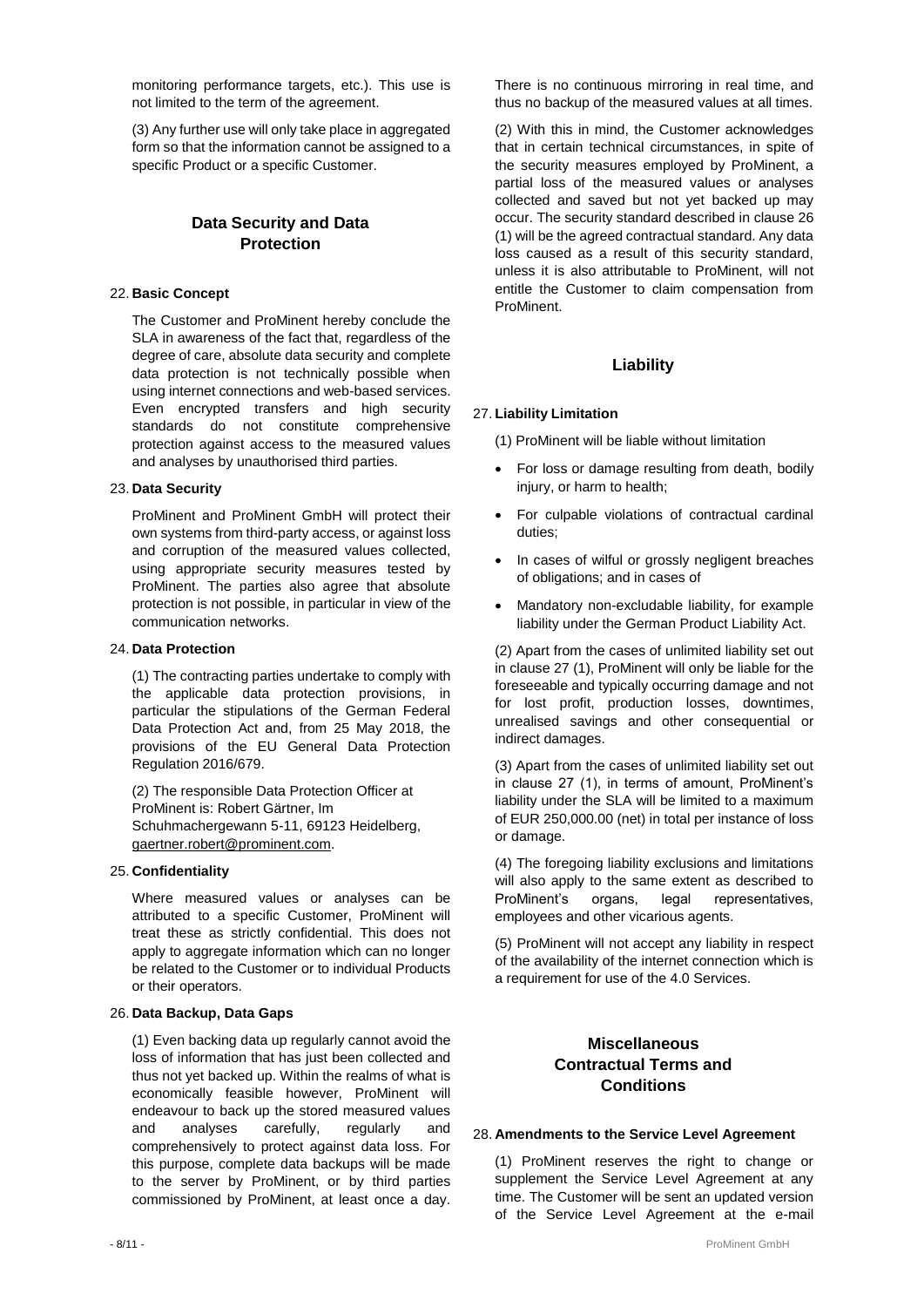address entered by them in the Platform Customer Account two (2) weeks at the latest prior to the planned changes taking effect. The changes will take effect upon the date specified by ProMinent unless the Customer objects within three (3) weeks following receipt of the notification from ProMinent. Such objections should be sent by e-mail (writing or electronic format) to:

dulconnex@prominent.com

(2) In the case of a major expansion or limitation of the scope of the services, the contracting parties will mutually agree upon an appropriate change to the remuneration.

(3) Reference is hereby made to the extraordinary rights of termination in clause 32 (p) and clause 33 (h).

#### 29. **Third-Party Service Providers**

(1) During the course of providing the 4.0 Services, ProMinent will be entitled to make use of third parties ("**Third-Party Service Providers**"). Where necessary for data collection, data storage, data processing or other contract execution, ProMinent may employ such Third-Party Service Providers at its own discretion. No prior consent is required from the Customer for this.

(2) Where necessary, the collected and/or saved measured values and analyses will be forwarded to these Third-Party Service Providers. ProMinent will subject the Third-Party Service Providers to at least the same obligations in terms of data security, data protection and confidentiality as ProMinent itself owes the Customer in accordance with these terms and conditions.

## **Permitted Redistribution by Customers to Third-Party Customers**

#### 30. **Redistribution by the Customer**

(1) Where the Customer is not an end customer, but a Customer wishing to redistribute the Product and/or Gateway to third parties as end customers ("**Third-Party End Customers**"), ProMinent will permit the Customer to perform such redistribution of the 4.0 Services for the Product, and therefore also use of the Gateway at a Third-Party End Customer's premises and use of the Platform by a Third-Party End Customer, under the following terms and conditions:

- ProMinent will not accept any liability in respect of the Third-Party End Customers under the SLA or a PO, apart from the mandatory liability towards third parties.
- The Customer undertakes to fully inform the Third-Party End Customers about how the hardware works and, in particular, about the nature and scope of the data collection, transfer,

storage and processing by ProMinent, and to agree the fundamental obligations of this contractual relationship in this respect with the Third-Party End Customers as well (in particular, the "Hardware", "Platform", "Availability, Completeness and Currency of the 4.0 Services", "Collection, Transfer, Storage and Use of Data" and "Data Security and Data Protection" sections of the Service Level Agreement).

- The Customer will remain obligated to ProMinent to the full extent under the terms and conditions set out in the SLA as ProMinent's contracting partner.
- In the relationship between the Third-Party End Customer and the Customer, the services in the SLA constitute the Customer's services which ProMinent provides for the Customer.
- Acts and omissions contrary to the terms and conditions of the SLA and breaches of obligations by the Third-Party End Customers, or their representatives, will be attributed to the Customer under the SLA.
- Exclusive access to all of the Customer Accounts (in particular, the Customer Account acting as the Admin Account) associated with the Gateway/Product to be redistributed must be granted to the Third-Party End Customer by the Customer. Following redistribution of the Product to the Third-Party End Customer, the Customer will be prohibited from requesting the 4.0 Services via its own Customer Account for the redistributed Product, unless otherwise agreed upon in writing. Continued access for the Customer to product-specific information/measurement values via one of the Customer's Customer Accounts will require the express consent of the Third-Party End Customer granted to the Customer. The Customer will be responsible for obtaining this consent from the Third-Party End Customer, and will provide ProMinent with evidence thereof upon the latter's request.
- The Customer must provide the Third-Party End Customer's name upon ProMinent's request.

(2) ProMinent may revoke the permission to redistribute granted under clause 30 (1) at any time for good cause based on the identity of the Third-Party End Customer. ProMinent must provide the Customer with details of the good cause. Good cause shall be present, in particular, where

- The Third-Party End Customer otherwise commits an act which would constitute a serious breach of obligation under the SLA and would impact upon ProMinent's interests or the provision of the 4.0 Services, or
- Where the Third-Party End Customer is a competitor of ProMinent.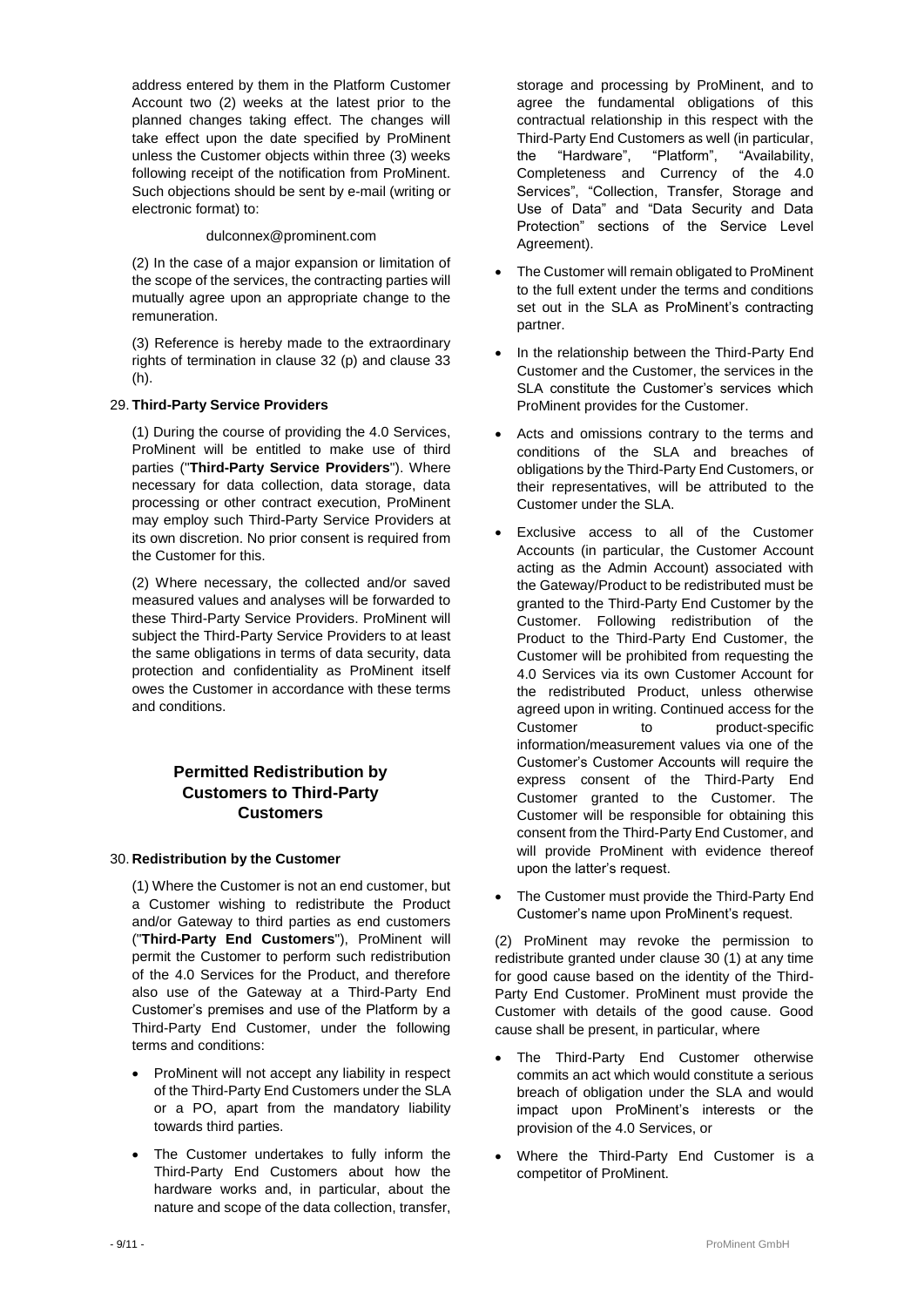(3) Any other transfer for use to third parties, even temporarily or free of charge, will also be deemed redistribution to Third-Party End Customers.

## **Notice and Termination of Agreement**

#### 31. **Ordinary Termination**

(1) Notwithstanding any extraordinary rights of termination, during the agreement term as defined in clause 2 (2) of this Service Level Agreement, both parties will have an ordinary right to terminate the SLA at the end of each calendar month only with four (4) calendar weeks' notice.

(2) Each contracting party will be entitled to terminate the SLA extraordinarily for good cause and with immediate effect pursuant to clauses 32 and 33.

#### 32. **Extraordinary Termination by ProMinent**

ProMinent may terminate the SLA extraordinarily without notice for good cause and with immediate effect. For the purposes of this clause, good cause will be present in the following scenarios in particular:

- (a) Where it only becomes apparent after installing a Gateway that a mobile phone connection, or other connection for use of the 4.0 Services, for example a WiFi connection, that is adequate for the data transfer is not possible at the Customer's chosen point of use for the Gateway, and the Customer does not, or cannot, choose a place of use at which an adequate mobile connection, or other connection for use of the 4.0 Services, for example a WiFi connection, can be established after being informed about this situation by ProMinent.
- (b) Where the availability of the mobile connection, or WiFi connection, changes at a later point in time (in particular due to changes in the mobile provider's network load or subsequent failure or worsening of the mobile reception at the hardware's point of use due to reasons attributable to the mobile provider or the Customer) such that there is no longer a mobile connection, or other connection for use of the 4.0 Services, for example a WiFi connection, at the Gateway point of use that is adequate for the data transfer, and where the Customer does not or cannot remedy this within four (4) weeks of being informed about the situation by ProMinent.
- (c) Where provision of the service has been rendered impossible for a continuous period of at least four (4) weeks or has been impossible with only brief interruptions for a period of at least four (4) weeks, due to the presence of Force Majeure.
- (d) (not applicable)
- (e) (not applicable)
- (f) (not applicable)
- (g) Where the Customer is in default with the payment of at least two monthly Total Costs and has not settled the outstanding amount in spite of two payment requests.
- (h) Where there is a threat of insolvency on the part of the Customer (for example, where insolvency proceedings have been initiated against the Customer's assets, where such initiation has been rejected on the grounds of the lack of assets, or where the Customer itself has filed insolvency proceedings).
- (i) If ProMinent ceases to provide the 4.0 Services completely with at least four (4) weeks' advance notice.
- (j) Where the Customer otherwise commits a serious breach of its contractual obligations.
- (k) When the underlying supply agreement for the Product has been effectively cancelled or terminated or is null and void or reversed for some other reason.
- (l) Where there is an excessive volume of data requests via the Customer's Customer Account that is beyond normal usage (including automated polling of data, robot-based continuous requests, denial-of-service attacks, etc.).
- (n) In the case of redistribution to Third-Party End Customers without complying with the terms and conditions set out in clause 30 of this Service Level Agreement.
- (p) Where the Customer objects to an amendment to the Service Level Agreement as defined in clause 28 of the Service Level Agreement.

#### 33. **Extraordinary Termination by the Customer**

The Customer may terminate the SLA extraordinarily without notice for good cause and with immediate effect. For the purposes of this clause, good cause will be present in the following scenarios in particular:

- (a) Where it only becomes apparent after installation of the Gateway that a mobile connection, or a WiFi connection, that is adequate for the data transfer is not possible at the Gateway point of use for the Product and cannot be established through reasonable measures by the Customer.
- (b) Where the availability of the mobile connection, or other connection for use of the 4.0 Services, for example a WiFi internet connection, changes at a later point in time (in particular due to changes in the mobile provider's network load or subsequent failure or worsening of the mobile reception at the possible Gateway points of use for reasons solely attributable to the mobile provider and not the Customer) such that a mobile connection, or other connection for use of the 4.0 Services, for example a WiFi internet connection, at the Gateway point of use that is